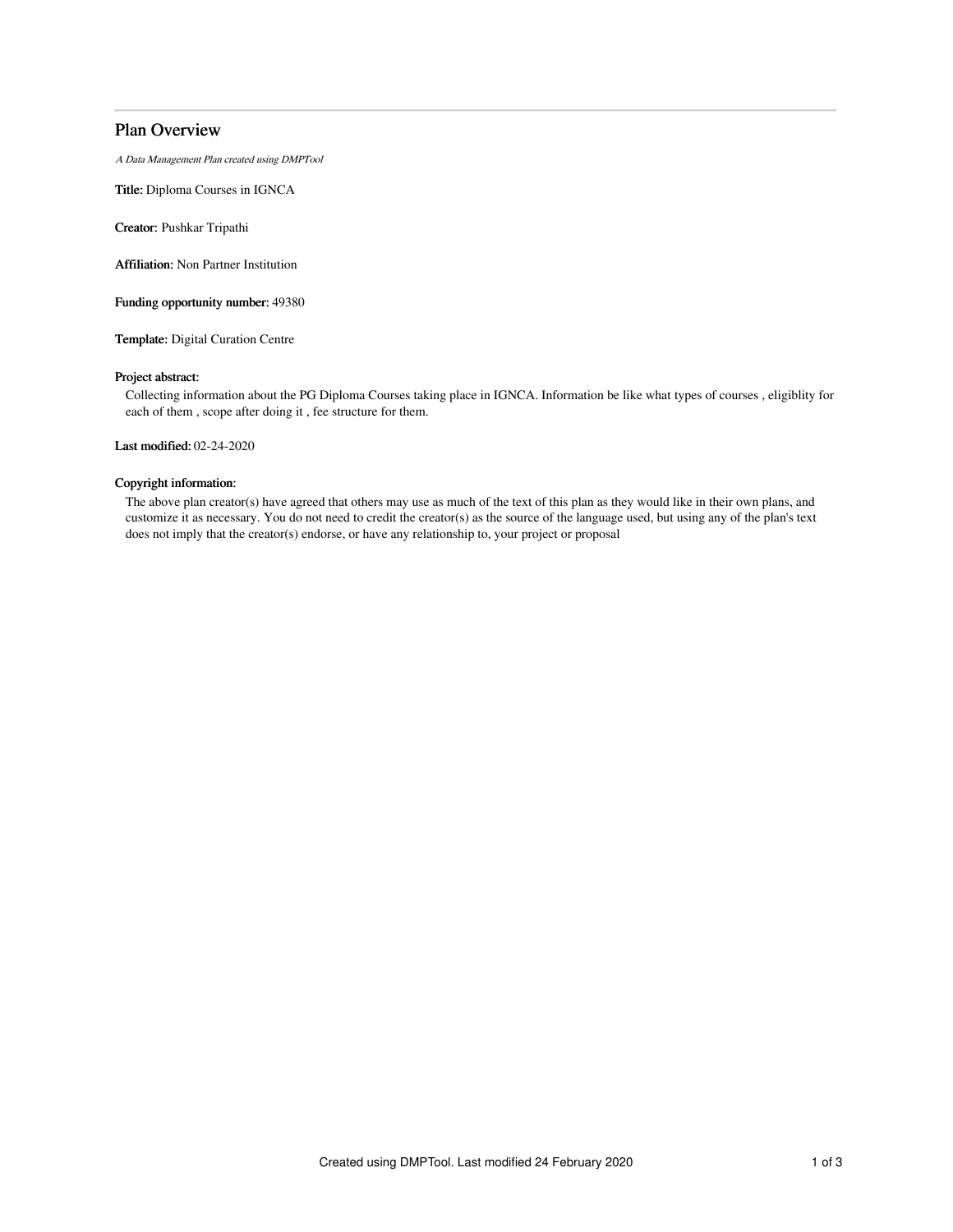# Diploma Courses in IGNCA

## Data Collection

#### What data will you collect or create?

- 1. How many types of Diploma Courses are there?
- 2. What are those in specific?
- 3. What is the eligibility criteria for each of them?
- 4. What is the syllabus and topics covered in those?
- 5. What is the fee structure and class timings for them?
- 6. Who will be in the faculty of teachers?

#### How will the data be collected or created?

Data will be collected by the staff members in Academic Branch of IGNCA. It will also include talking to the Dean of the organization.

### Documentation and Metadata

#### What documentation and metadata will accompany the data?

Academic Courses , PG DIPLOMA COURSES , Course in IGNCA , one year Post Graduate Diploma Courses

#### Ethics and Legal Compliance

#### How will you manage any ethical issues?

The collected would be stored and kept at the website of the developer. It would be in Public Domain. It would be kept till the Changes in the basic information.

#### How will you manage copyright and Intellectual Property Rights (IP/IPR) issues?

The owner of the Data is both IGNCA and the Researcher. CC-BY-SA-NC-ND license will be issued. Reuse of data is not allowed.

## Storage and Backup

#### How will the data be stored and backed up during the research?

This Data would be backed up by the IGNCA and the google backup files at the researcher end.

## How will you manage access and security?

Security of the data will be provided by IGNCA.

## Selection and Preservation

Which data are of long-term value and should be retained, shared, and/or preserved?

Question not answered.

What is the long-term preservation plan for the dataset?

Question not answered.

## Data Sharing

#### How will you share the data?

Under the policy, WHO can only use, publish and share Member State data after the data have been anonymized (i.e. stripped of any personal identifiers). Data on individuals (e.g. patients, survey respondents) provided by Member States may contain information that identifies those individuals.